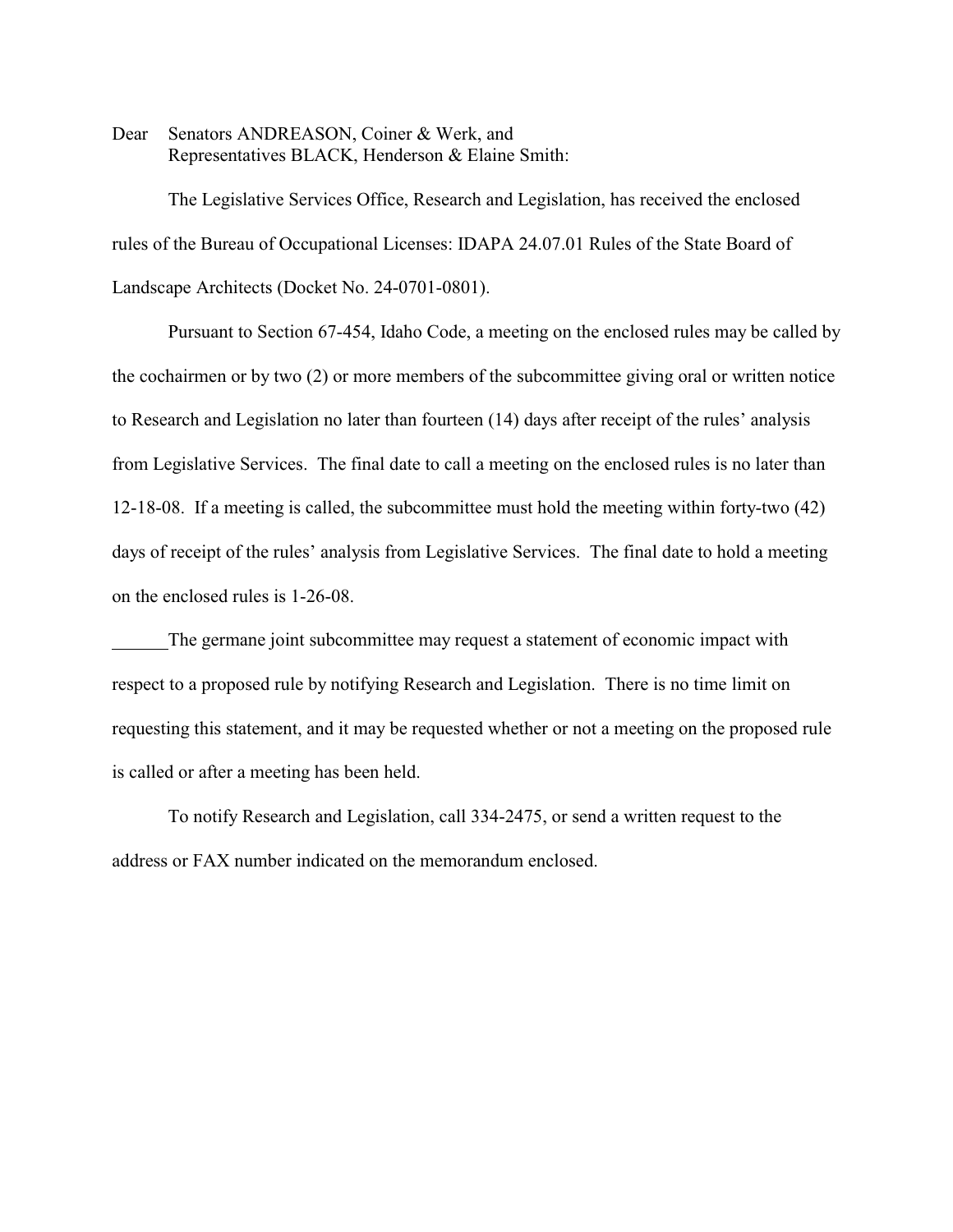## **MEMORANDUM**

TO: Subcommittees for Administrative Rules Review of the Senate Commerce and Human Resources Committee and the House Business Committee

- FROM: Eric Milstead, Principal Research Analyst
- DATE: December 1, 2008
- SUBJECT: Bureau of Occupational Licenses IDAPA 24.07.01 Rules of the State Board of Landscape Architects (Docket No. 24-0701-0801)

The Bureau of Occupational Licenses has submitted temporary and proposed rules at IDAPA 24.07.01 - Rules of the State Board of Landscape Architects. [NOTE: The Legislative Services Office received these temporary and proposed rules on November 24, 2008]. The Bureau states that negotiated rulemaking was not conducted because the temporary and proposed rule is necessary to clarify ambiguity. Simply put, the temporary and proposed rule updates Section 425.01 which was inadvertently not updated following a rule change approved by the Legislature during the 2008 legislative session.

The effective date of the temporary rule was October 10, 2008.

The proposed rule appears to be within the authority granted to the Board under Section 54-3003, Idaho Code.

cc: Bureau of Occupational Licenses Tana Cory & Cherie Simpson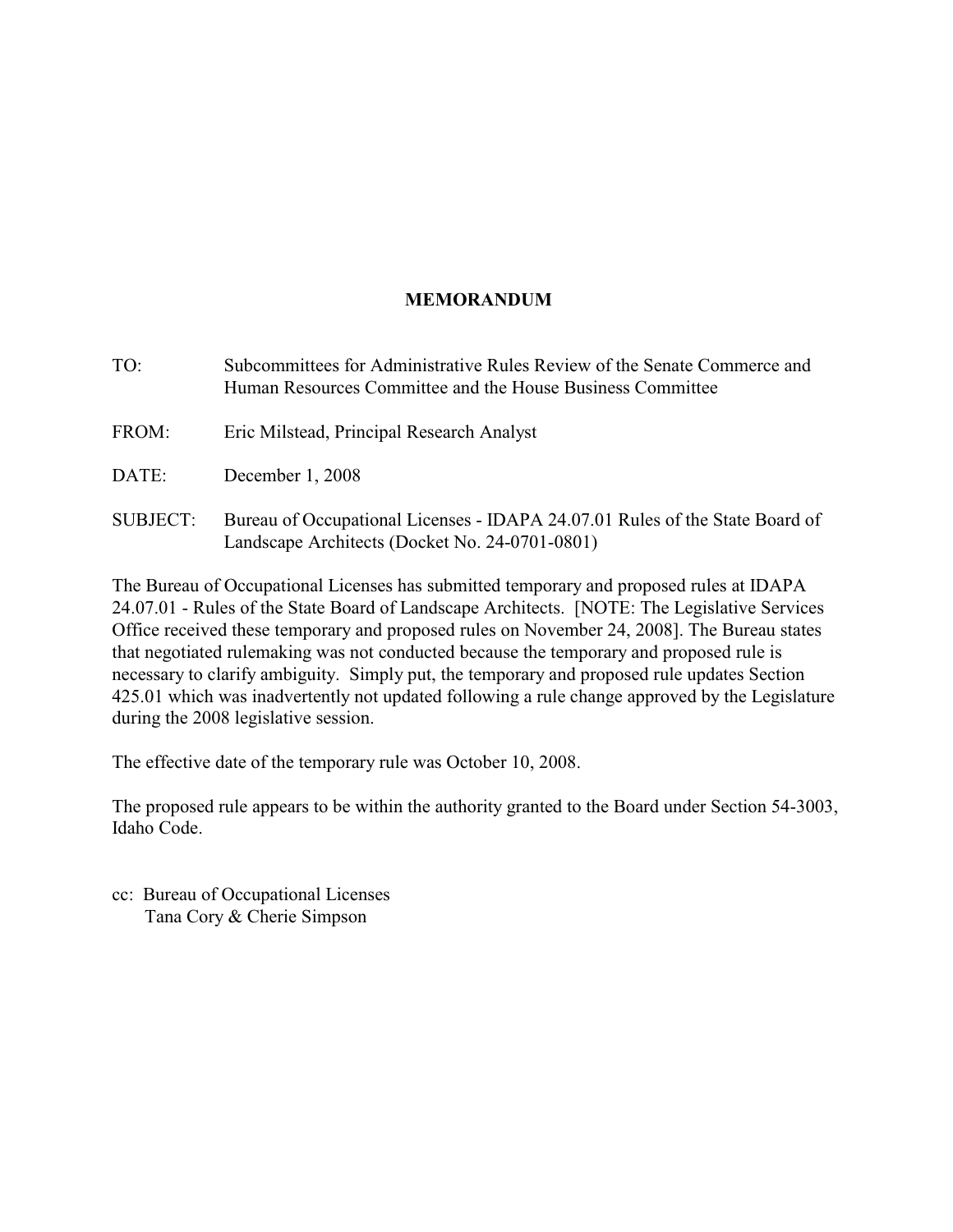# **IDAPA 24 - BUREAU OF OCCUPATIONAL LICENSES 24.07.01 - RULES OF THE IDAHO STATE BOARD OF LANDSCAPE ARCHITECTS**

#### **DOCKET NO. 24-0701-0801**

### **NOTICE OF RULEMAKING - TEMPORARY AND PROPOSED RULE**

**EFFECTIVE DATE:** The effective date of the temporary rule is October 10, 2008.

**AUTHORITY:** In compliance with Sections 67-5221(1) and 67-5226, Idaho Code, notice is hereby given that this agency has adopted a temporary rule, and proposed rulemaking procedures have been initiated. The action is authorized pursuant to Section 54-3003, Idaho Code.

**PUBLIC HEARING SCHEDULE:** Public hearing(s) concerning this rulemaking will be scheduled if requested in writing by twenty-five (25) persons, a political subdivision, or an agency, not later than December 17, 2008.

The hearing site(s) will be accessible to persons with disabilities. Requests for accommodation must be made not later than five  $(5)$  days prior to the hearing, to the agency address below.

**DESCRIPTIVE SUMMARY:** The following is the required finding and concise statement of its supporting reasons for adopting a temporary rule and a nontechnical explanation of the substance and purpose of the proposed rulemaking:

The 2008 Legislature approved a change to Section 004 for the CLARB model rules of professional conduct as amended February 2007. Subsection 425.01 was not updated at that time and has created a conflict of requirements. This change will protect public safety by removing the ambiguity and specifying the appropriate code of conduct.

**TEMPORARY RULE JUSTIFICATION:** Pursuant to Sections 67-5226(1) a and b, Idaho Code, the Governor has found that temporary adoption of the rule is appropriate for the following reasons:

The 2008 Legislature approved a change to subsection 004 for the CLARB model rules of professional conduct as amended February 2007. Subsection 425 was not updated at that time and has created a conflict of requirements. This change will protect public safety by removing the ambiguity and specifying the appropriate code of conduct.

**FEE SUMMARY:** Pursuant to Section 67-5226(2), the Governor has found that the fee or charge being imposed or increased is justified and necessary to avoid immediate danger and the fee is described herein: None

**FISCAL IMPACT:** The following is a specific description, if applicable, of any negative fiscal impact on the state general fund greater than ten thousand dollars (\$10,000) during the fiscal year: None

**NEGOTIATED RULEMAKING:** Pursuant to Section 67-5220, Idaho Code, negotiated rulemaking was not conducted because the change is necessary to remove ambiguity and specify appropriate code of conduct.

**ASSISTANCE ON TECHNICAL QUESTIONS, SUBMISSION OF WRITTEN COMMENTS:** For assistance on technical questions concerning the temporary and proposed rule, contact Cherie Simpson at (208) 334-3233.

Anyone may submit written comments regarding the proposed rulemaking. All written comments must be directed to the undersigned and must be delivered on or before December 24, 2008.

DATED this 31st day of October, 2008.

Tana Cory Bureau Chief Bureau of Occupational Licenses 1109 Main St., STE 220 Boise, ID 83702 (208) 334-3233 phone (208) 334-3945 fax